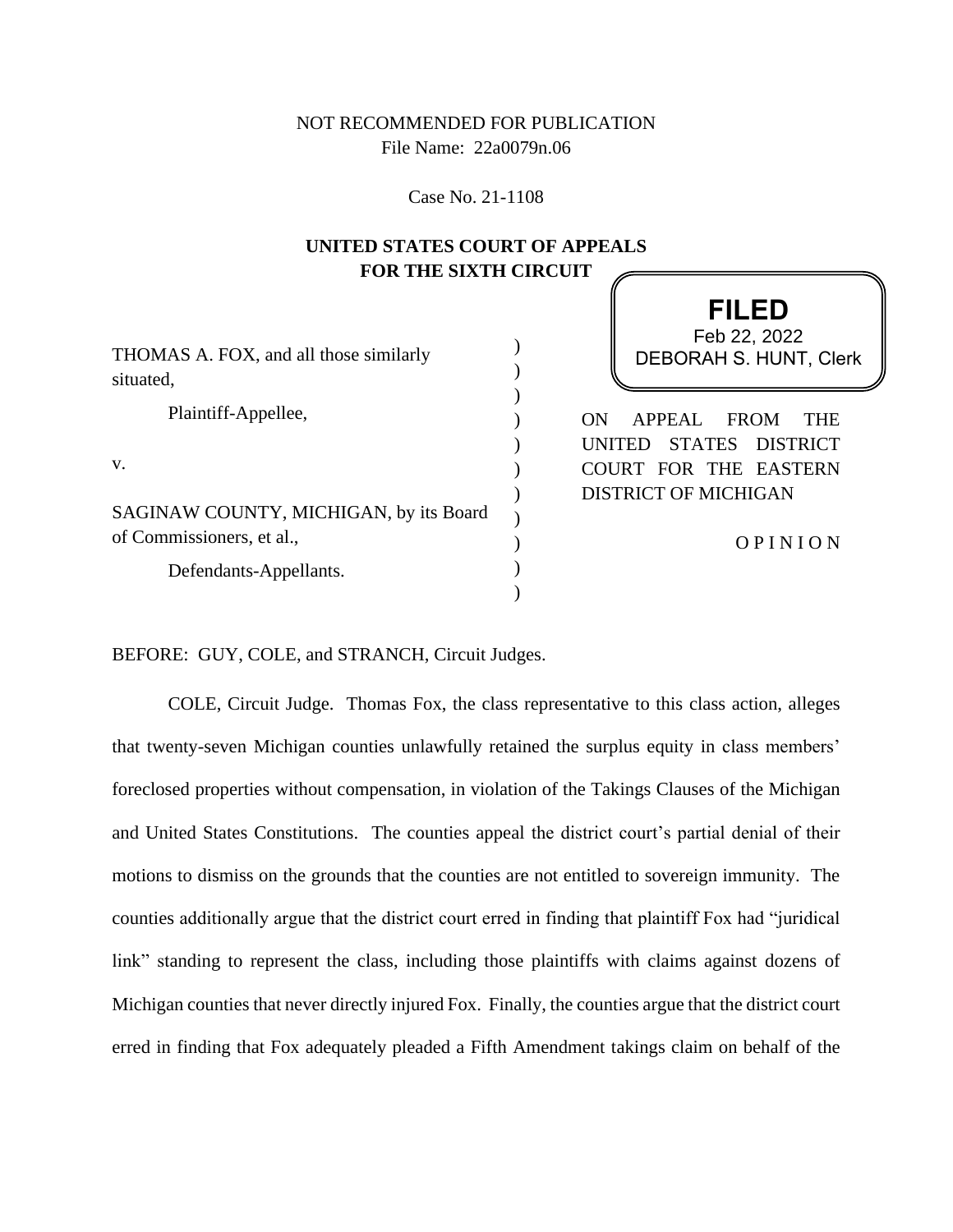class under 42 U.S.C. § 1983. Because the counties are not entitled to sovereign immunity, and we lack jurisdiction to review the counties' other arguments, we affirm.

## I. BACKGROUND

## **Factual Background**

Thomas Fox was a property owner in Gratiot County, Michigan. By 2017, Fox had accrued a tax delinquency of over \$3,000 on the property, which had an alleged fair market value of \$50,400. In February 2017, Gratiot County "seized ownership of the Property," and sold it at auction for more than the value of Fox's tax delinquency as it was entitled to do under Michigan law.

Gratiot County was not required to foreclose on Fox's property. Michigan's General Property Tax Act ("the Act"), Mich. Comp. Laws § 211.78 *et seq*., provides that "[t]he foreclosure of forfeited property by a county is voluntary and is not an activity or service required of units of local government.<sup>[1]</sup> Mich. Comp. Laws § 211.78(6). Foreclosures are initiated by a "foreclosing" governmental unit" ("FGU"). Either "[t]he treasurer of a county" or the State of Michigan "if the county . . . elected . . . to have [Michigan] foreclose property under this act" can act as an FGU. *Id.* § 211.78(8)(a).

Counties initially had to decide whether to opt-out of becoming an FGU and instead elect to have Michigan foreclose real property "no[] later than December 1, 1999[.]" *Id.* § 211.78(3). In December 2004, counties had the opportunity to reconsider their status. *Id.* This was, by statute, the final chance for counties to opt-out of becoming an FGU. From January 1, 2009, through March 1, 2009, counties could reconsider their status and opt-in to becoming FGUs, but not optout. *Id.* § 211.78(4). After 2010, counties could opt-in to becoming an FGU in any given year after February of the following year "by a resolution adopted at a meeting held pursuant to the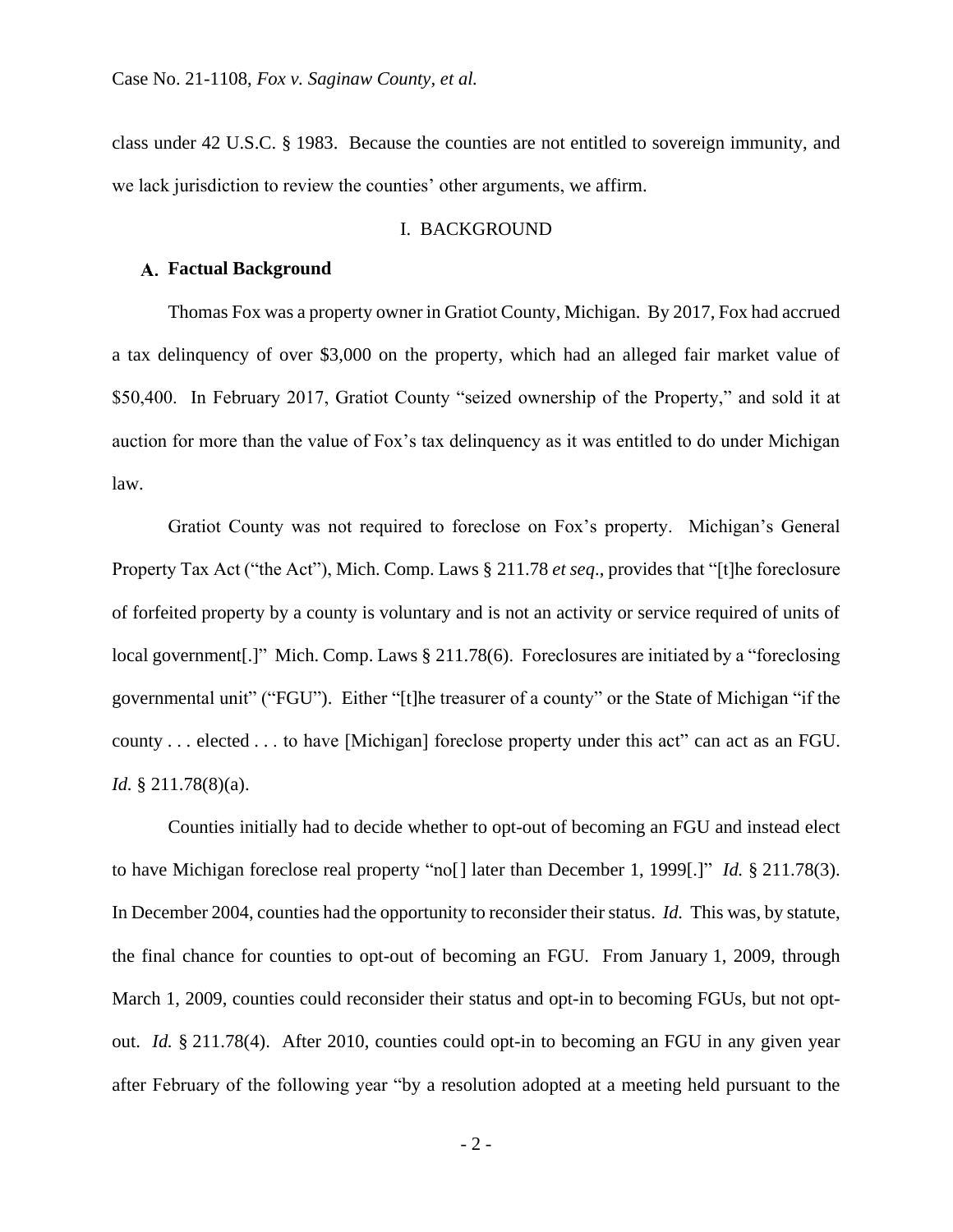open meetings act, 1976 PA 267, MCL 15.261 to 15.275, and with the written concurrence of the county treasurer and county executive[.]" *Id.* § 211.78(5). As of 2019, "[75] of Michigan's 83 counties elect[ed] to act as the [FGU.]" *Rafaeli, LLC v. Oakland Cnty.*, 952 N.W.2d 434, 442 n.11 (Mich. 2020) (citation omitted).

Once a county—like Gratiot—decides to foreclose on a property, the Act regulates the entire process, including what an FGU may do with the funds from the sale. *See* Mich. Comp. Laws § 211.78m; *Wayside Church v. Van Buren Cnty.*, 847 F.3d 812, 824 (6th Cir. 2017) (Kethledge, J., dissenting) ("[T]he Michigan Act appears actually to *require* the County to short the taxpayer the difference between the value of the property forfeited and the amount of taxes and penalties owed.")

At the time of Fox's foreclosure, the Act provided:

. . .

(8) A foreclosing governmental unit *shall* deposit the proceeds from the sale of property under this section into a restricted account designated as the "delinquent tax property sales proceeds for the year \_\_\_\_\_\_". The foreclosing governmental unit shall direct the investment of the account. The foreclosing governmental unit shall credit to the account interest and earnings from account investments. Proceeds in that account *shall only* be used by the foreclosing governmental unit for the following purposes in the following order of priority:

(a) The delinquent tax revolving fund shall be reimbursed for all taxes, interest, and fees on all of the property, whether or not all of the property was sold.

(h) . . . All or a portion of any remaining balance, less any contingent costs of title or other legal claims described in subdivisions (a) through (f), may subsequently be transferred into the general fund of the county by the board of commissioners.

Mich. Comp. Laws § 211.78m(8) (2015) (emphasis added). In Fox's case, Gratiot County retained the surplus funds as was required by the Act. *See id.* Fox contends that by retaining the funds, Gratiot County "took or destroyed" his equity in the property, and that other Michigan counties engaged in the same practice, harming other Michigan residents.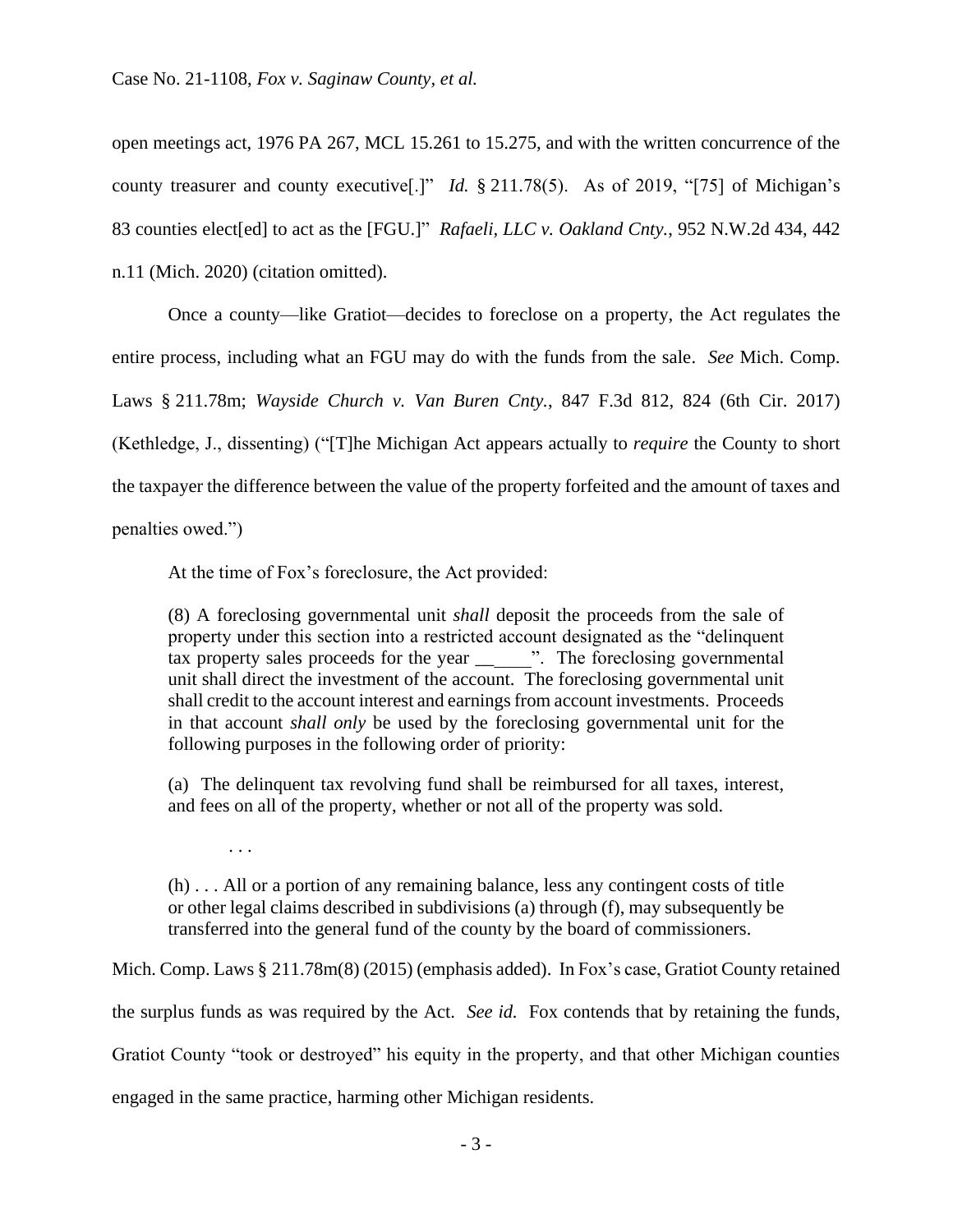#### **Procedural History**

On June 25, 2019, Fox filed a complaint on behalf of himself and all others similarly situated against Gratiot County and several other Michigan counties and county treasurers in their individual and official capacities, seeking damages based on the counties' retention of surplus proceeds from tax foreclosure sales. On September 4, 2019, Fox filed an amended complaint that named more counties and county treasurers as defendants and brought three additional claims against them. In total, Fox brought eight claims against the county defendants, alleging that the destruction of his and other class members' equity was an unconstitutional taking under Michigan and federal law, that the retention of the surplus proceeds constituted an inverse condemnation of their property, that the class members' procedural and substantive due process rights were violated, and that the county defendants were unjustly enriched through this process.

On January 10, 2020, the district court stayed the case pending a decision from this court in *Freed v. Thomas*, 976 F.3d 729 (6th Cir. 2020), which the district court believed presented nearly identical facts, substantive arguments, and jurisdictional questions. On July 17, 2020, the Michigan Supreme Court decided *Rafaeli, LLC v. Oakland County*, and concluded that the "retention of [] surplus proceeds under the [Act] amounts to a taking of a vested property right," in violation of the Michigan Constitution's takings clause, Mich. Const. art. 10, § 2. 952 N.W.2d at 474, 477. On September 30, 2020, we decided *Freed*, concluding that neither the Tax Injunction Act nor principles of comity precluded an action against Michigan counties for surplus proceeds retained under the Act. *Freed*, 976 F.3d at 737.

On October 16, 2020—on Fox's motion—the district court lifted the stay, certified the proposed class, and appointed class counsel. Between September 2019 and October 2020, over fifty defendants moved to dismiss the amended complaint in part or in whole. On January 13,

- 4 -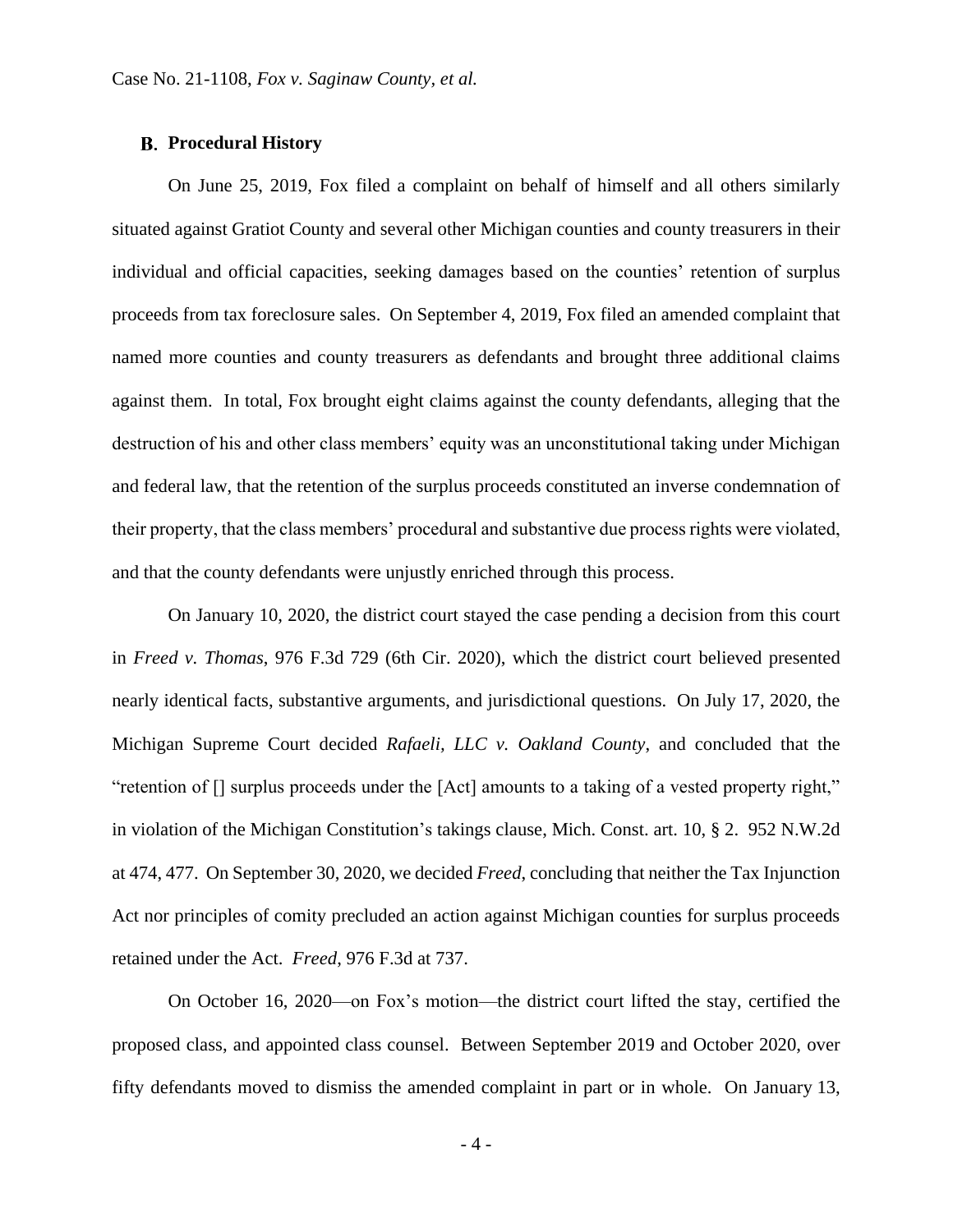2021, the district court—deciding the motions jointly—granted in part and denied in part the defendants' motions to dismiss. *See Fox v. Cnty. of Saginaw*, No. 19-cv-11887, 2021 WL 120855, at \*1 (E.D. Mich. Jan. 13, 2021). Relevantly, while the district court found that the county treasurers were entitled to qualified immunity, the district court concluded that the counties themselves were not entitled to sovereign immunity. *Id.* at \*7–8. Therefore, the district court determined that the class could proceed with their takings, inverse condemnation, due process, and unjust enrichment claims against the counties. *Id.* at \*10–16.

The county defendants now appeal the district court's denial of sovereign immunity. The county defendants further argue that, because standing is a threshold jurisdictional issue, we should review the district court's finding that the non-Gratiot County defendants are "juridically linked" for the purposes of standing and reverse the district court's judgment that Fox may bring a class action against those counties that did not harm him. Finally, the county defendants argue that we should exercise pendent appellate jurisdiction to review the district court's finding that Fox adequately alleged a municipal policy or custom that was the moving force behind the alleged constitutional violation as is required to bring a cause of action under Section 1983 against a municipality. *See Monell v. Dep't of Soc. Servs.*, 436 U.S. 658 (1978).

## II. ANALYSIS

This is an interlocutory appeal. Normally, pursuant to 28 U.S.C. § 1291, our jurisdiction is limited to appeals from "final decisions" of the district court. When a decision "finally determine[s] claims of right separable from, and collateral to, rights asserted in the action," however, this court may have jurisdiction under what has come to be known as the collateral order doctrine. *Cohen v. Beneficial Indus. Loan Corp.*, 337 U.S. 541, 546 (1949).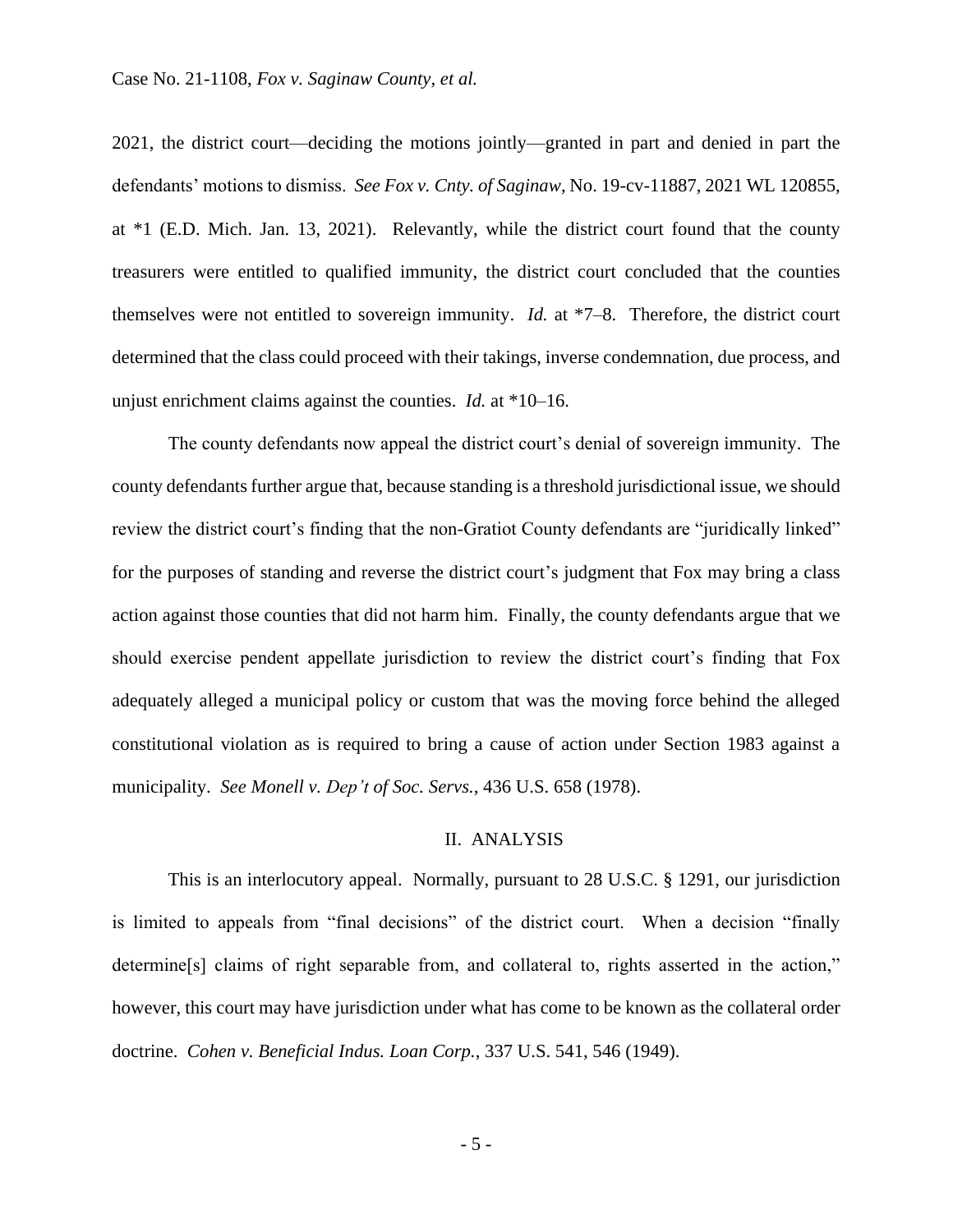"It is well-settled that the collateral order doctrine gives us jurisdiction over appeals of the denial of Eleventh Amendment sovereign immunity." *Town of Smyrna v. Mun. Gas Auth. of Ga.*, 723 F.3d 640, 645 (6th Cir. 2013) (first citing *P.R. Aqueduct & Sewer Auth. v. Metcalf & Eddy, Inc.*, 506 U.S. 139, 142–44, 147 (1993); and then citing *Mingus v. Butler*, 591 F.3d 474, 481 (6th Cir. 2010)). Therefore, we may consider the district court's denial of sovereign immunity to the counties. Our jurisdiction over the other issues raised is discussed below.

### **Standing**

While we have an independent obligation to assure ourselves of our jurisdiction, there is no question here that—at a minimum—Fox has standing to bring a claim against Gratiot County. The counties argue, however, that the district court's determination that Fox has standing to represent a class of individuals harmed by other counties is reviewable even though it is not a final order. In their view, because Article III standing is a prerequisite to federal court jurisdiction, it is automatically reviewable on an interlocutory appeal. Defendants request that the court reverse and remand for dismissal of Fox's claims against all defendants except Gratiot County for lack of standing.

Unless otherwise provided by statute, the only way a court may maintain jurisdiction over an appeal from a non-final order is under the collateral order doctrine. *See Will v. Hallock*, 546 U.S. 345, 349 (2006). The "collateral order doctrine . . . is best understood not as an exception to the final decision rule laid down by Congress in § 1291, but as a practical construction of it." *Id.* (quotations and citation omitted). For a court to maintain jurisdiction over an appeal from a non-final order pursuant to the collateral order doctrine, that order must "[1] conclusively determine the disputed question, [2] resolve an important issue completely separate from the merits of the action, and [3] be effectively unreviewable on appeal from a final judgment." *Id.* (quotations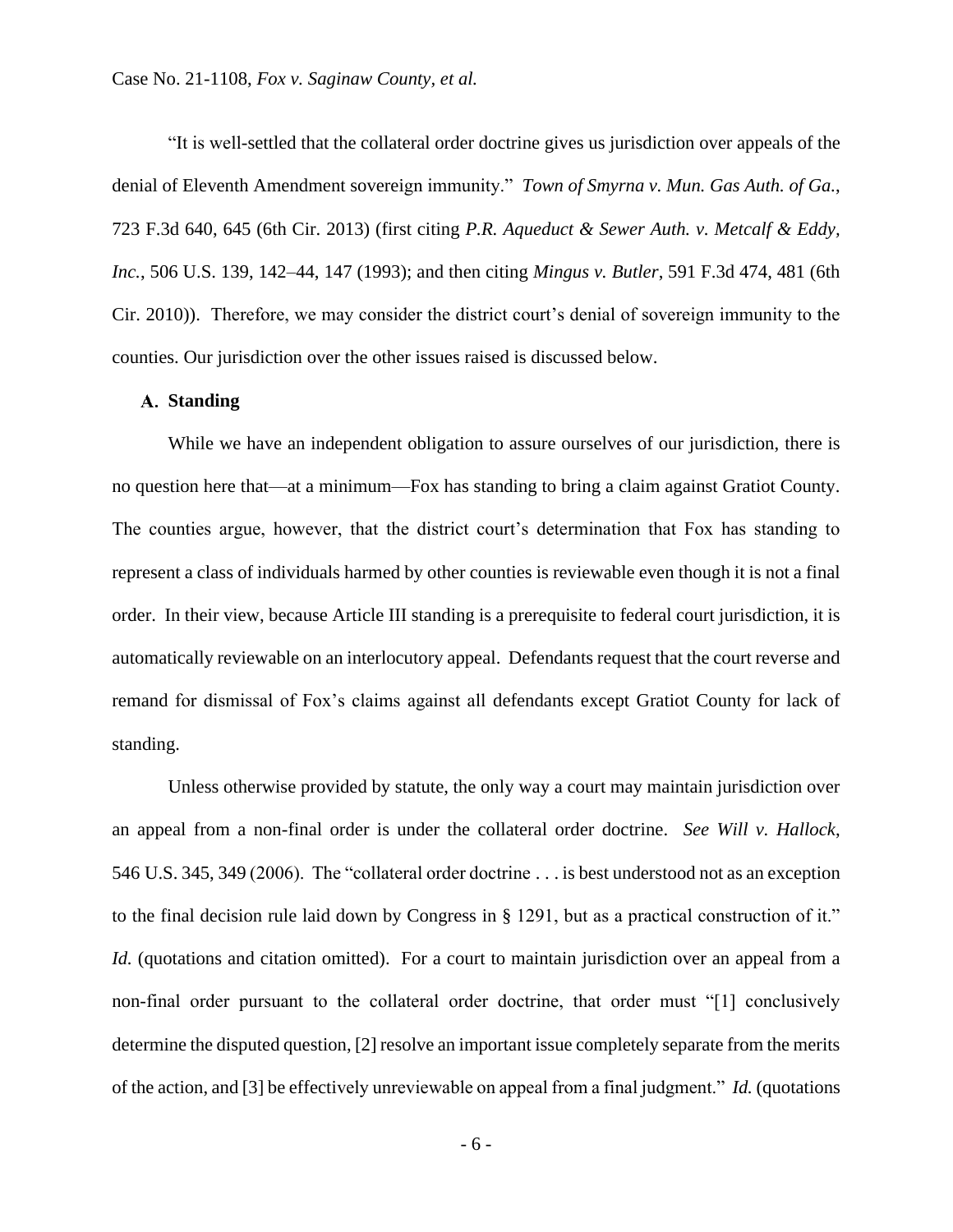and citation omitted). "[T]he finality requirement embodied in  $\S$  1291 is jurisdictional in nature. If the appellate court finds that the order from which a party seeks to appeal does not fall within the statute, its inquiry is over." *Firestone Tire & Rubber Co. v. Risjord*, 449 U.S. 368, 379 (1981).

Because standing, as the Eleventh Circuit noted, "fails the last prong[,]" S*ummit Med. Assocs., P.C. v. Pryor*, 180 F.3d 1326, 1334 (11th Cir. 1999), we lack jurisdiction to review this portion of the district court's order.

#### *Monell* **Liability**

The county defendants argue that we should exercise our pendent appellate jurisdiction to review whether Fox adequately pleaded a violation of federal law under *Monell*, because that issue is sufficiently intertwined with the Eleventh Amendment claim to invoke pendent jurisdiction.

If an issue is not a part of the "'small category' of decisions that fall under the collateral order doctrine," this court may review it only if it exercises pendent appellate jurisdiction. *Lowe v. Hamilton Cnty. Dep't of Job & Fam. Servs.*, 610 F.3d 321, 323 (6th Cir. 2010). "The doctrine of pendent appellate jurisdiction allows an appellate court, in its discretion, to exercise jurisdiction over issues that are not independently appealable when those issues are 'inextricably intertwined' with matters over which the appellate court properly and independently has jurisdiction." *Charvat v. E. Ohio Reg'l Wastewater Auth.*, 246 F.3d 607, 613 (6th Cir. 2001) (quoting *Chambers v. Ohio Dep't of Hum. Servs.*, 145 F.3d 793, 797 (6th Cir. 1998)). "This circuit has interpreted 'inextricably intertwined' to mean that the resolution of the appealable issue 'necessarily and unavoidably' decides the nonappealable issue." *Lowe*, 610 F.3d at 324 (quoting *Summers v. Leis*, 368 F.3d 881, 889 (6th Cir. 2004)).

Here, the Eleventh Amendment issue can be resolved without resolving the counties' liability under *Monell*. While the two issues are similar, the sovereign immunity analysis requires

- 7 -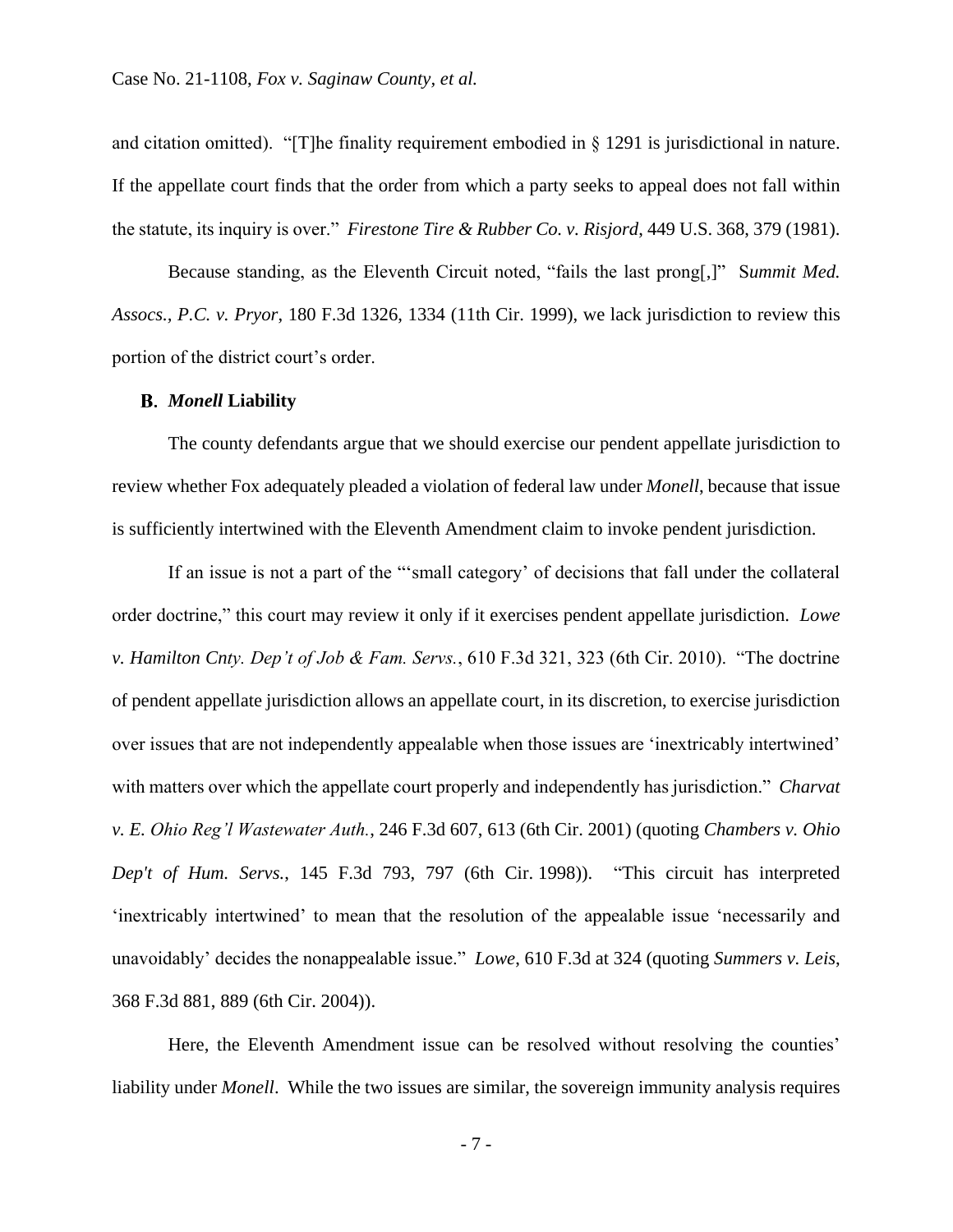an analysis of the nature of the entity and the discretion afforded to the county in undertaking a specific activity, while the *Monell* analysis requires an analysis of who implemented and adopted a policy, an issue which is not collateral to the merits of the case or necessary to determine whether the counties are entitled to sovereign immunity.

Therefore, we lack pendent appellate jurisdiction over the district court's denial of the counties' motions to dismiss as to *Monell* liability.

#### **Sovereign Immunity**

We now address the remaining issue over which we have jurisdiction—whether the counties are entitled to sovereign immunity. The court reviews the legal question of whether a body is entitled to sovereign immunity de novo but accepts the district court's underlying factual findings unless such findings are clearly erroneous. *S.J. v. Hamilton Cnty.*, 374 F.3d 416, 418 (6th Cir. 2004).

The United States Supreme Court "has repeatedly refused to extend sovereign immunity to counties." *N. Ins. Co. of N.Y v. Chatam Cnty*, 547 U.S. 189, 193 (2006) (collecting cases). Therefore, the county defendants are subject to suit unless they were acting as an "arm of the state" when foreclosing or electing to foreclose upon on plaintiffs' properties.<sup>1</sup> *Id.* at 194.

The county defendants argue that because the Act mandated how they distributed surplus proceeds from tax-foreclosure sales, they were acting as an arm of the State and are entitled to

<sup>1</sup> Plaintiffs also argue, in the alternative, that the Eleventh Amendment cannot bar a federal takings claim against a local government. This argument is without merit, as we, along with several other circuits, have concluded that "the Fifth Amendment's Takings Clause does not abrogate sovereign immunity." *Ladd v. Marchbanks*, 971 F.3d 574, 579 (6th Cir. 2020), *cert. denied*, 141 S. Ct. 1390 (2021); *see Zito v. N. C. Coastal Res. Comm'n*, 8 F.4th 281, 286–87 (4th Cir. 2021) (first citing *Williams v. Utah Dep't of Corr.*, 928 F.3d 1209, 1214 (10th Cir. 2019); and then citing *Bay Point Props., Inc. v. Miss. Transp. Comm'n*, 937 F.3d 454, 456–57 (5th Cir. 2019)).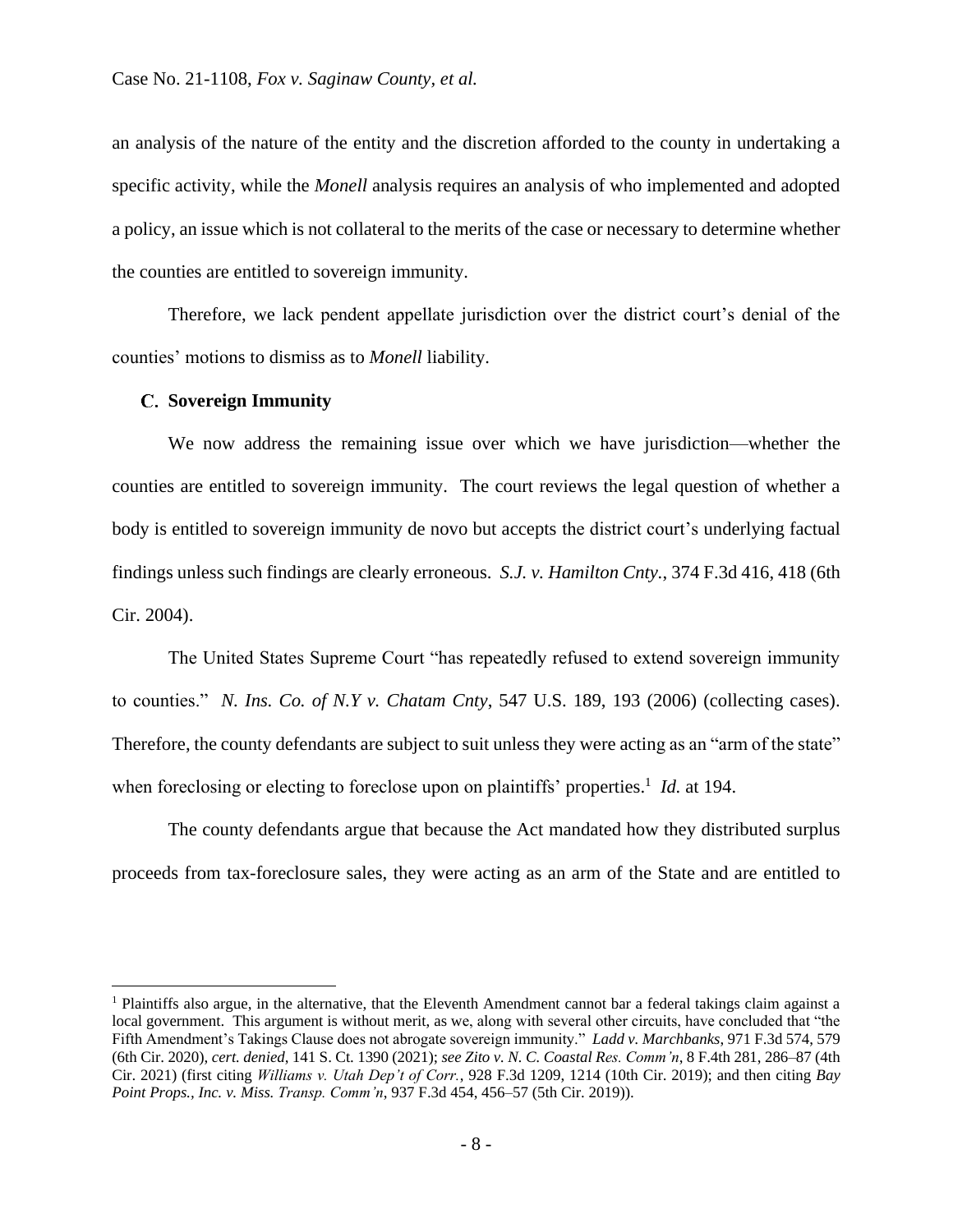sovereign immunity. Plaintiffs argue that the district court did not err when it determined that the counties were not acting as arms of the state because they voluntarily decided to become FGUs.

We have held that to determine whether an entity is an "arm of the State," we should consider the following factors:

(1) the State's potential liability for a judgment against the entity; (2) the language by which state statutes and state courts refer to the entity and the degree of state control and veto power over the entity's actions; (3) whether state or local officials appoint the board members of the entity; and (4) whether the entity's functions fall within the traditional purview of state or local government.

*Ernst v. Rising*, 427 F.3d 351, 359 (6th Cir. 2005) (en banc) (internal citations omitted). Considering the discretionary nature of the activity, the Supreme Court's clear preference for denying counties sovereign immunity, and viewing the other relevant factors in their entirety, we find that the counties are not entitled to sovereign immunity.

The first factor—the State of Michigan's potential liability for a judgment—weighs against sovereign immunity. This is "the foremost factor," and "it is the state treasury's potential legal liability for the judgment, not whether the state treasury will pay for the judgment in that case, that controls the inquiry." *Id.* (emphasis omitted) (citing *Regents of the Univ. of Cal. v. Doe*, 519 U.S. 425, 431 (1997)). There is no information that indicates that the state would incur any liability. The counties retained the funds, so the counties would likely be responsible for the judgment.

Factors two, three, and four also weigh against sovereign immunity. While counties are created by the Michigan Constitution, *see* Mich. Const. art. VII §§ 1–13 (outlining the rights and obligations of counties), they maintain a significant amount of autonomy. The counties' obligations and functions are those typical of local government, and the officials are elected locally rather than appointed by the state.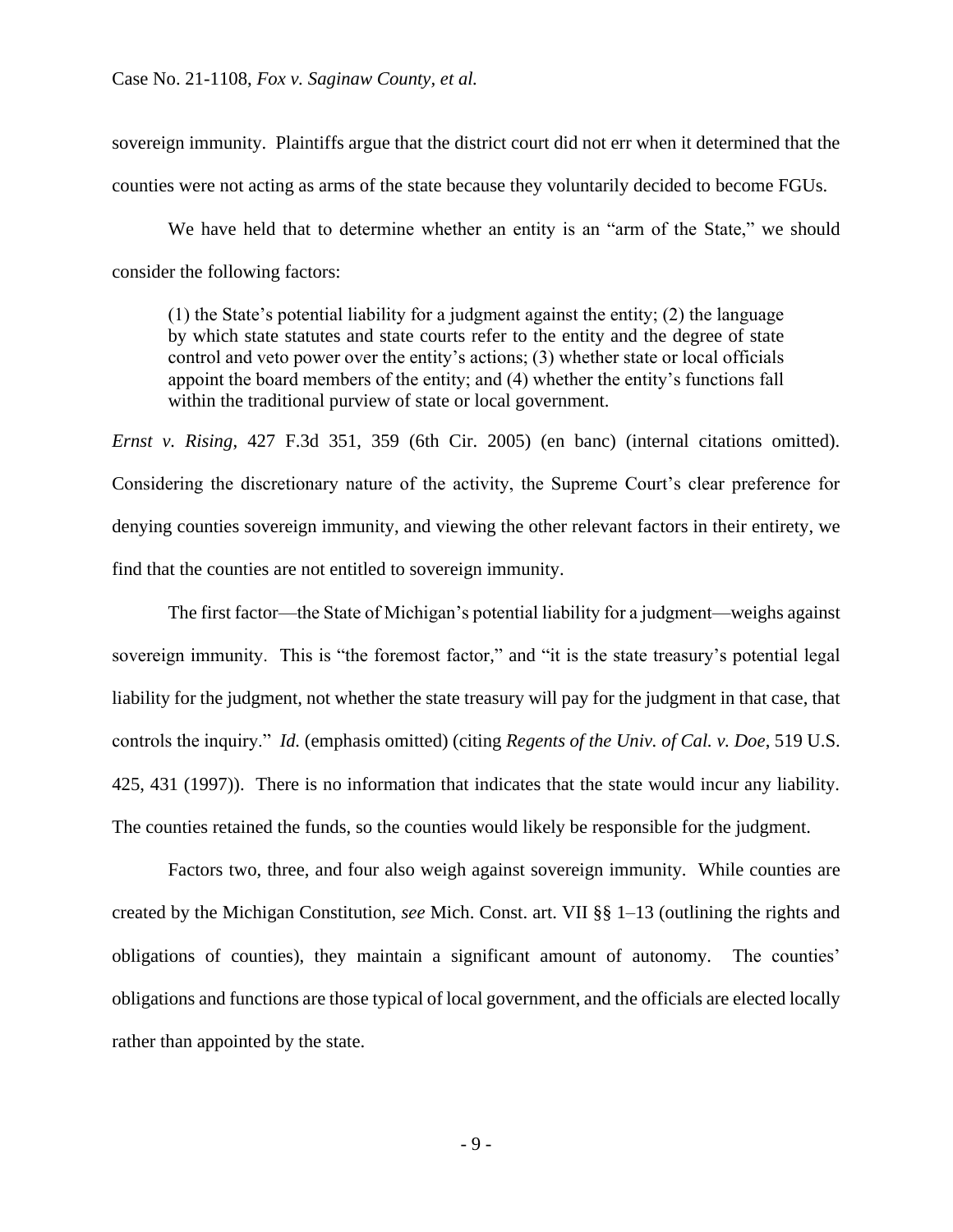Despite this, the counties argue that the lack of discretion they are afforded once they become an FGU entitles them to sovereign immunity. *See Brotherton v. Cleveland*, 173 F.3d 552, 566 (6th Cir. 1999) ("Where county officials are sued simply for complying with state mandates that afford no discretion, they act as an arm of the State."). The counties' situation here is different from most "arm of the State" analyses, however, as the counties are entities, not individual officers. *See, e.g. Ermold v. Davis*, 936 F.3d 429, 435 (6th Cir. 2019) (finding that a clerk who refused to issue marriage licenses was acting on behalf of the state, not the county, because state law required her to issue marriage licenses to eligible couples); *Crabbs v. Scott*, 786 F.3d 426, 430 (6th Cir. 2015) (finding that where a state law requiring the collection of DNA from those arrested for felony defenses did not require a county sheriff to collect an acquitted defendant's DNA, the sheriff was acting as a county official, not a state official); *Gottfried v. Med. Planning Servs., Inc.*, 280 F.3d 684, 693 (6th Cir. 2002) (finding a sheriff was acting on behalf of the state when enforcing a state court injunction that provided him no discretionary authority).

Like these individual officers, the county defendants were obligated to follow Michigan law once they decided to foreclose upon property units. Unlike other county officials, however, their actions leading up to that point were entirely voluntary. The Act on its face is not a mandatory statutory scheme. *See* Mich. Comp. Laws § 211.78(6) (establishing that foreclosure is voluntary). The counties were not required to act as an FGU or to foreclose on any given property, and yet they chose to do so. Because it is clear that the counties "could have opted to act differently, or not to act," they did not act as an arm of the State of Michigan. *Brotherton*, 173 F.3d at 566. Accordingly, they are not entitled to sovereign immunity.